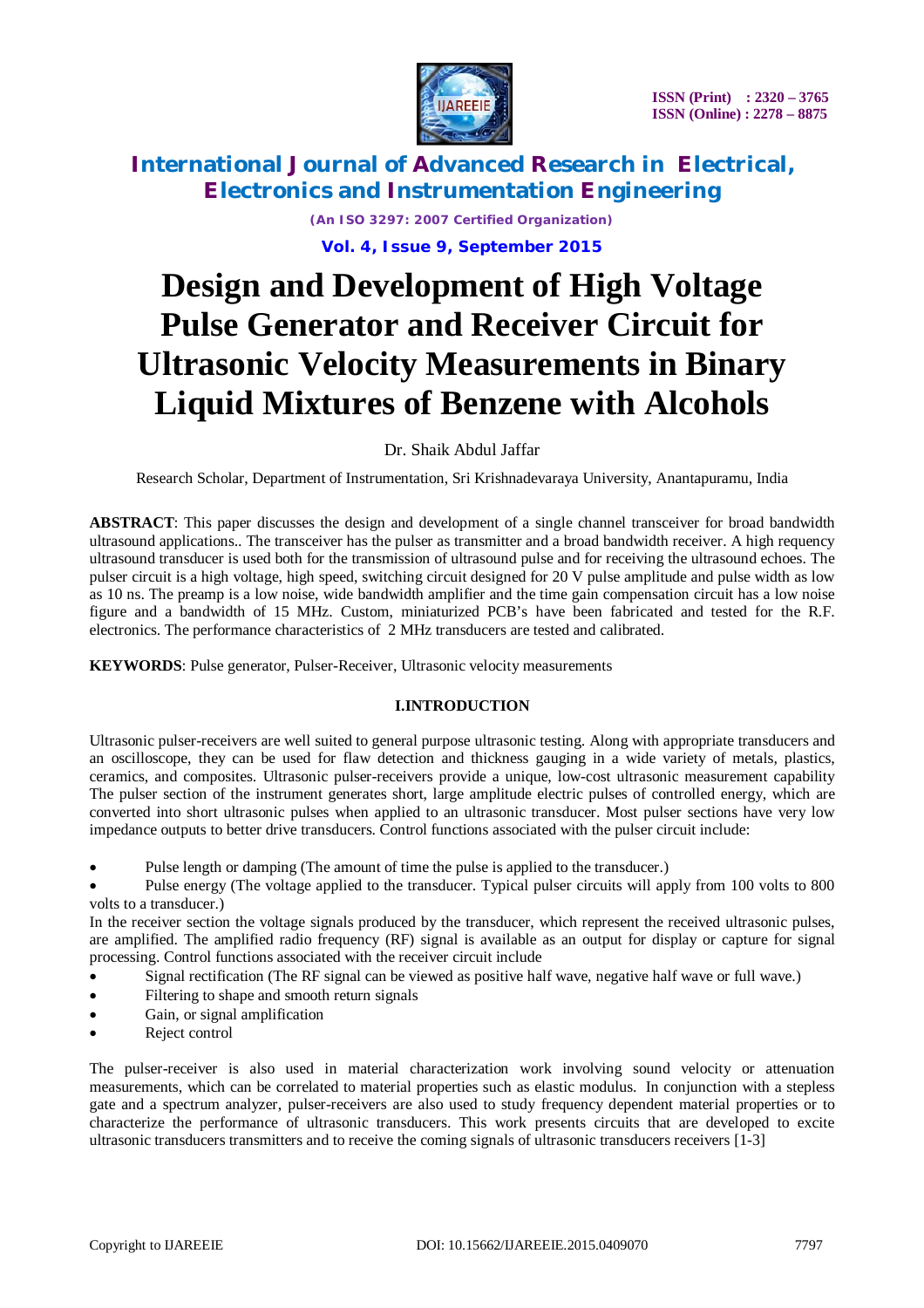

*(An ISO 3297: 2007 Certified Organization)*

**Vol. 4, Issue 9, September 2015**

#### **II.DESIGN CONSIDERATIONS**

#### **(i) High frequency pulse generator:**

The First part to be designed was the transmitter (Fig.1). It was decided to use an analog circuit to generate the driver frequency, mostly due to better accuracy and reliability. An LM555 timer constantly provides an square signal of the 5MHz frequency; this signal is connected to the monostable multivibrator which generates pulse width 3 us. The sample rate is 500 Hz. The output of 74121 is applied to the IRF530 Power MOSFET which utilize advanced processing techniques to achieve extremely low on-resistance per silicon area. This benefit of the IRF530, combined with the fast switching speed and ruggedized device design that HEXFET power MOSFETs are well known for, provides the designer with an extremely efficient and reliable device for use in a wide variety of applications. The amplitude of output pulse uses 60 V peak to peak; which is given to sender transducer  $(Tx)$ . In the design of a practical pulse generator, parasitic capacitors associated with the MOSFETs and the coaxial cable connecting to the transducer have to be considered. These capacitors keep the pulse generator output at high voltage for a long period that could saturate the high-gain echo amplifier and also increase the leakage current that may create safety issues. Thus, at the end of each pulse train, discharging the parasitic capacitors to zero potential is essential



Fig. 1: High frequency pulse generator

#### **(ii) Wide band Receiver**

In practical situations, the received echo signal intensity can be less than 1% of that sending out from the transducer. A high gain amplifier is required to amplify the echo signal received from the transducer. The circuit diagram of wideband receiver is shown in figure 2. An amplifier consists of single stage, which is assembled by using the AD822 which is a dual precision, low power FET input op amp that can operate from a single supply of 5 V to 30 V or dual supplies of  $\pm 2.5$  V to  $\pm 15$  V. It has true single-supply capability with an input voltage range extending below the negative rail, allowing the AD822 to accommodate input signals below ground in the single-supply mode. Output voltage swing extends to within 10 mV of each rail, providing the maximum output dynamic range. Offset voltage of 800 μV maximum, offset voltage drift of 2  $\mu$ V/°C, input bias currents below 25 pA, and low input voltage noise provide dc precision with source impedances up to a gigaohm. The 1.8 MHz unity-gain bandwidth, –93 dB THD at 10 kHz, and 3 V/μs slew rate are provided with a low supply current of 800  $\mu$ A per amplifier. The output signal is then fed to LH0002 which is a general purpose buffer. Its features make it ideal to integrate with operational amplifiers inside a closed loop configuration to increase current output. The symmetrical output portion of the circuit also provides a low output impedance for both the positive and negative slopes of output pulses. The AD602 dual-channel, low noise, variable gain amplifiers are optimized for use in ultrasound imaging systems but are applicable to any application requiring precise gain, low noise and distortion, and wide bandwidth. Each independent channel provides a gain of 0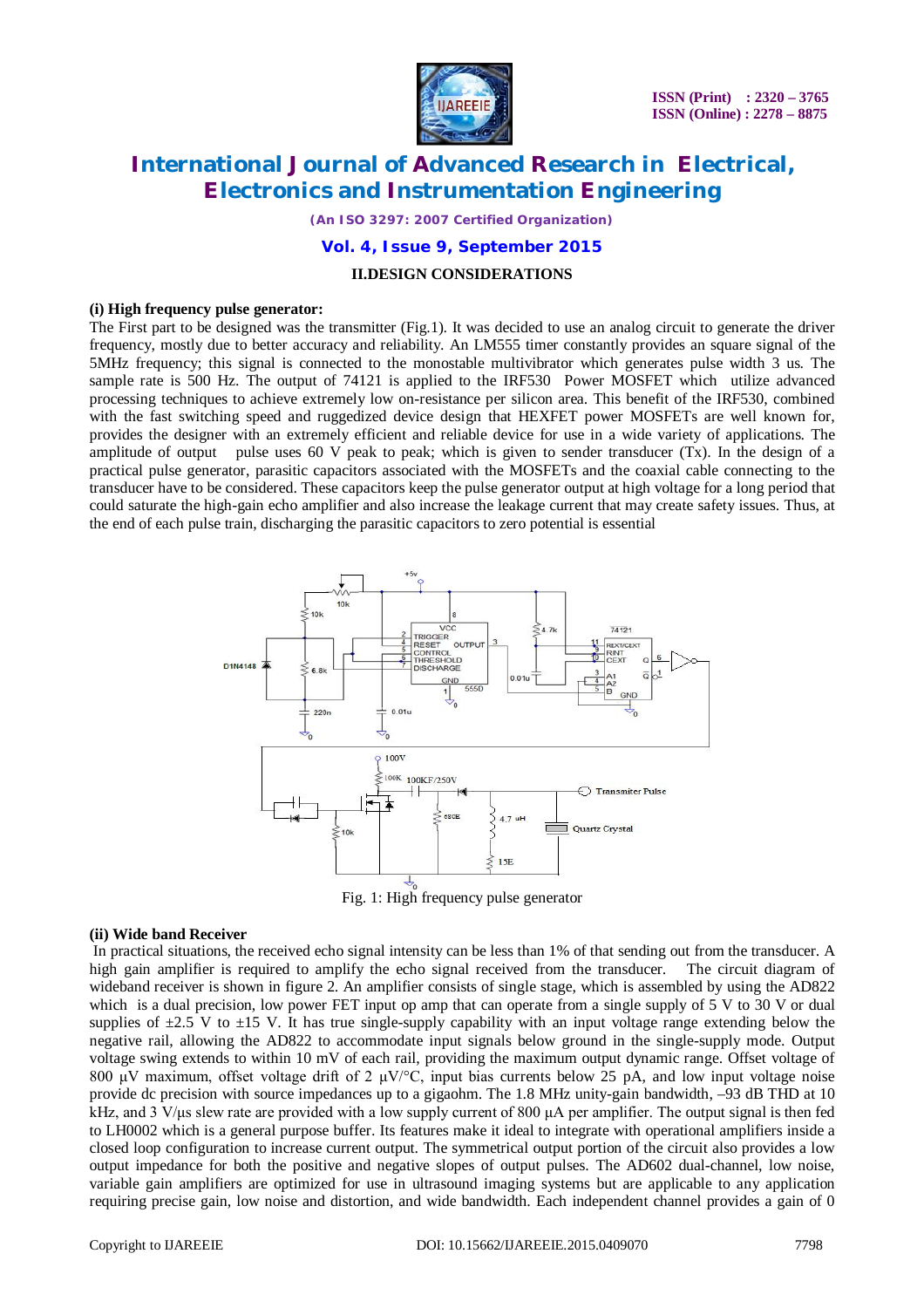

*(An ISO 3297: 2007 Certified Organization)*

### **Vol. 4, Issue 9, September 2015**

dB to +40 dB in the AD600 and −10 dB to +30 dB in the AD602. The lower gain of the AD602 results in an improved signal-to-noise ratio (SNR) at the output. However, both products have the same 1.4 nV/√Hz input noise spectral density. The decibel gain is directly proportional to the control voltage, accurately calibrated, and supply and temperature stable.



Fig.2 Wide band receiver

#### **III.MEASURING TECHNIQUE**

For the measurement of ultrasonic velocity and attenuation, the Sender Transducer(Tx) is firmly fixed at one end of the measuring cell, while Receiving Transducer $(Rx)$  if fixed to movable scale having least count of 0.005cm.

The liquid sample was contained in a glass tube as shown in figure 3. A glass tube of height 160mm and outer diameter is 60.5mm and inner diameter is 53.5mm. The glass tube was inserted in an inner space of Double walled chamber which was made of brass tubes. Dimensions of double walled chamber are: height of double walled chamber is 145mm, outer diameter 82.7mm and inner diameter is 61.5mm. The Double walled chamber was provided with inlet and outlet for constant temperature water circulation. Water circulation arrangement was made through thermostat. The lower surface of the glass tube and double walled chamber were in the same plane. The lower portion of Glass tube is partially closed leaving an opening of 24mm diameter in which a gold plated X-cut Quartz crystal of natural frequency 2MHz and of approximately 20mm diameter is held firmly with a Silicon O-ring. The Crystal is kept pressed by a Silicon O-ring held in position by three screws and tightened with optimum pressure. The Crystal is in direct contact with the medium under investigation.

The Receiving Transducer Rx is kept in Crystal holder assembly and the Crystal is kept pressed by a Silicon O-ring and tightened with optimum pressure by using chuck nut. The Receiving Transducer Rx is coupled to micrometer via Crystal holder pipe and Dottle–Neck arrangement. The micrometer screw is having a pitch of 0.05mm and it is connected to Stepper motor via Universal Coupling. Knowing the distance and transit time , Ultrasonic velocity and attenuation measurements can be computed. The transmitting and received pulse is displayed on personal computer using ADC card.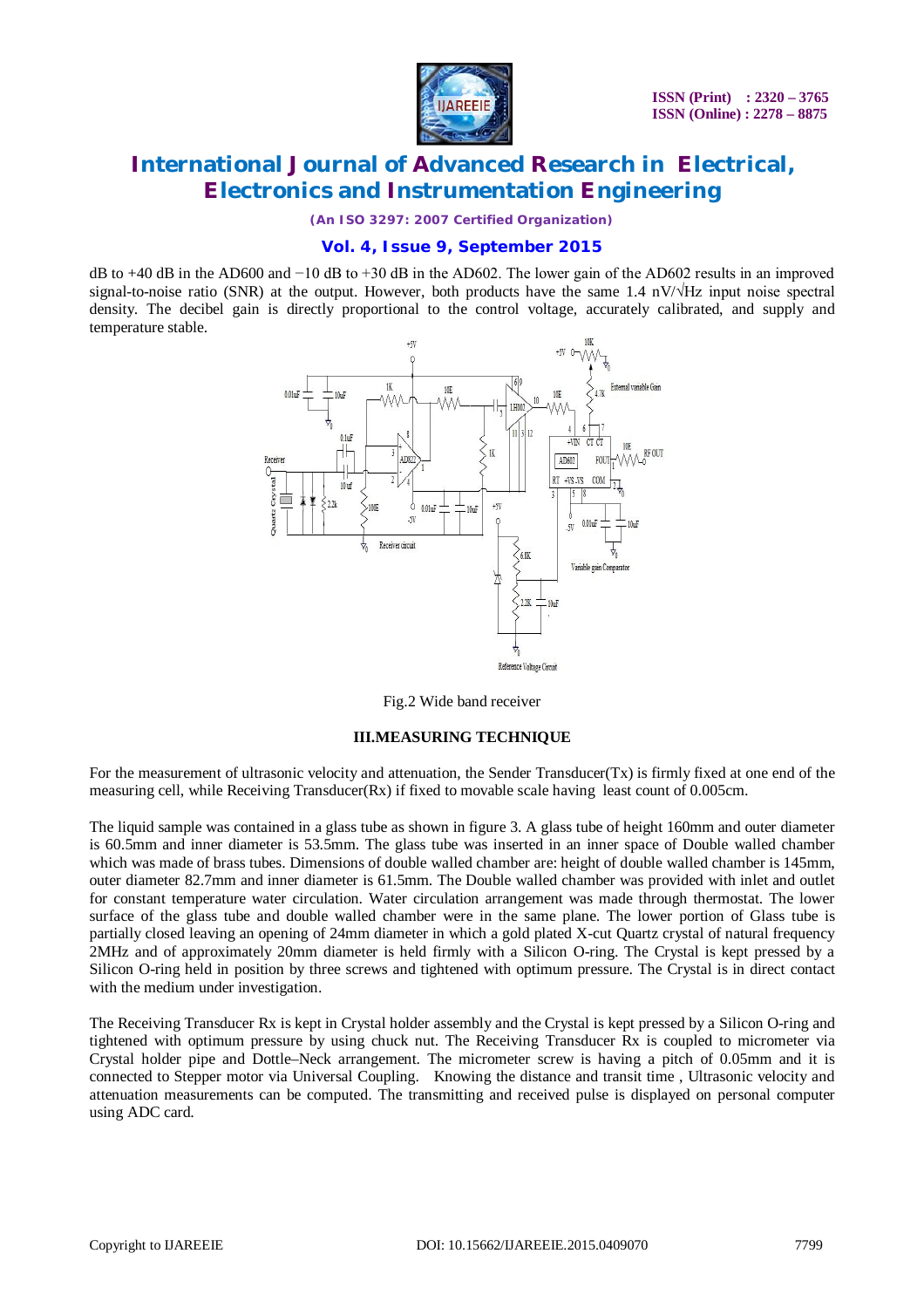

*(An ISO 3297: 2007 Certified Organization)*

### **Vol. 4, Issue 9, September 2015**





### **IV. RESULT AND DISCUSSIONS**

The liquids – benzene, n-hexane, methanol, n-proponal and n-butanol are chosen in the present study for investigation. The ultrasonic velocity for these pure liquids is measured at 30°C. The measurements of these samples are presented in Table along with the literature values. The results of the measurements of ultrasonic velocity for pure liquids of the present study are in good agreement with the literature values.

### **ULTRASONIC VELOCITY COMPARISON WITH LITERATURE VALUES AT 30⁰C**

| S. No.         | <b>Sample</b> | <b>Ultrasonic velocity</b><br>$(m \sec^{-1})$ | <b>Reference</b> |                              |
|----------------|---------------|-----------------------------------------------|------------------|------------------------------|
|                |               | <b>Present study</b>                          | Literature value |                              |
| 1              | Benzene       | 1286.52                                       | 1286.00          | Takagi et al <sup>4</sup>    |
| $\overline{2}$ | n-Hexane      | 1052.32                                       | 1052.00          | N. Santhi et $al5$           |
| 3              | Methanol      | 1087.46                                       | 1087.00          | Plantier et al <sup>6</sup>  |
| $\overline{4}$ | n-Propanol    | 1192.19                                       | 1192.80          | N. Santhi et al <sup>5</sup> |
| 5              | n-Butanol     | 1225.51                                       | 1225.00          | Plantier et al <sup>6</sup>  |

**Binary liquid mixtures: Benzene + n-alcohols**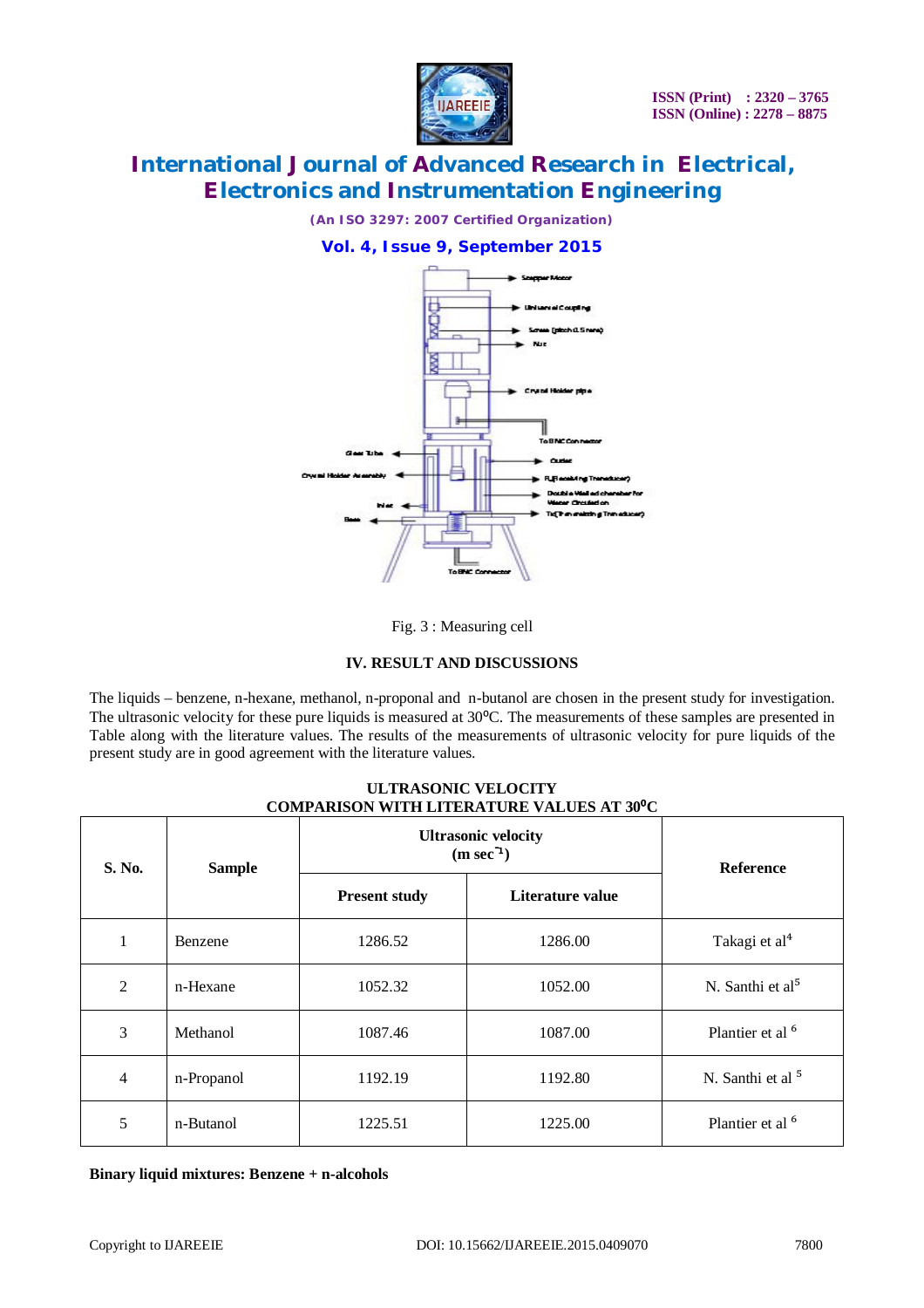

*(An ISO 3297: 2007 Certified Organization)*

### **Vol. 4, Issue 9, September 2015**

Binary mixtures of each of benzene with three n-alcohols – methanol, n-proponal and n-butanol are chosen in the present study. The ultrasonic velocities of these binary mixtures at  $30^{\circ}$ C and in the entire concentration range are studied.In the present study, the mole fraction of the alcohols in the concentration range 0 to 1 are chosen. The ultrasonic velocities, densities and adiabatic compressibility of the binary liquid mixtures : benzene + methanol, + nproponal and  $+$  n-butanol are measured at 30 $\mathrm{^{0}C}$  and at different concentrations.

The results of measurements are presented in Table 1 to Table 3 respectively. The corresponding data is shown graphically in fig1 to fig 6 at  $30^{\circ}$ C. It is observed that at a given temperature the ultrasonic velocity varies as a function of concentration of n-alcohols.It is found that as the concentration of n-alcohols increases, the ultrasonic velocity decreases for all the systems.It is found that adiabatic compressibility curve has opposite trend to that of ultrasonic velocity curve for all the systems.

In Table 1 it shows the density (ρ), ultrasonic velocity (u), adiabatic compressibility (βad) of benzene(x<sub>1</sub>) + methanol( $x_2$ ) at 30<sup>o</sup>C. From the data it is clear that as the concentration of methanol increases the ultrasonic velocity decreases and the adiabatic compressibility increases.

| Mole<br>fraction<br>$X_2$ | Density( $\rho$ )<br>$(gm.cm^{-3})$ | <b>Ultrasonic</b><br>velocity(u)<br>$(m/sec-1)$ | <b>Adiabatic</b><br>$compressibility(\beta ad)$<br>$(10^{-11}$ cm <sup>2</sup> /dyne) |
|---------------------------|-------------------------------------|-------------------------------------------------|---------------------------------------------------------------------------------------|
| 0.0000                    | 0.86829                             | 1286.52                                         | 6.95                                                                                  |
| 0.1952                    | 0.85071                             | 1259.90                                         | 7.40                                                                                  |
| 0.3528                    | 0.83823                             | 1238.65                                         | 7.77                                                                                  |
| 0.4833                    | 0.82838                             | 1223.45                                         | 8.06                                                                                  |
| 0.5927                    | 0.82011                             | 1214.66                                         | 8.26                                                                                  |
| 0.6856                    | 0.81286                             | 1198.64                                         | 8.56                                                                                  |
| 0.7658                    | 0.80635                             | 1181.67                                         | 8.88                                                                                  |
| 0.8359                    | 0.80049                             | 1162.72                                         | 9.24                                                                                  |
| 0.8974                    | 0.79489                             | 1143.02                                         | 9.62                                                                                  |
| 0.9516                    | 0.78978                             | 1116.70                                         | 10.15                                                                                 |
| 1.0000                    | 0.78501                             | 1087.46                                         | 10.77                                                                                 |

### TABLE 1



In Fig 1 it shows the graph of mole fraction Versus ultrasonic velocity. From figure it is found that as the concentration of methanol increases the ultrasonic velocity decreases.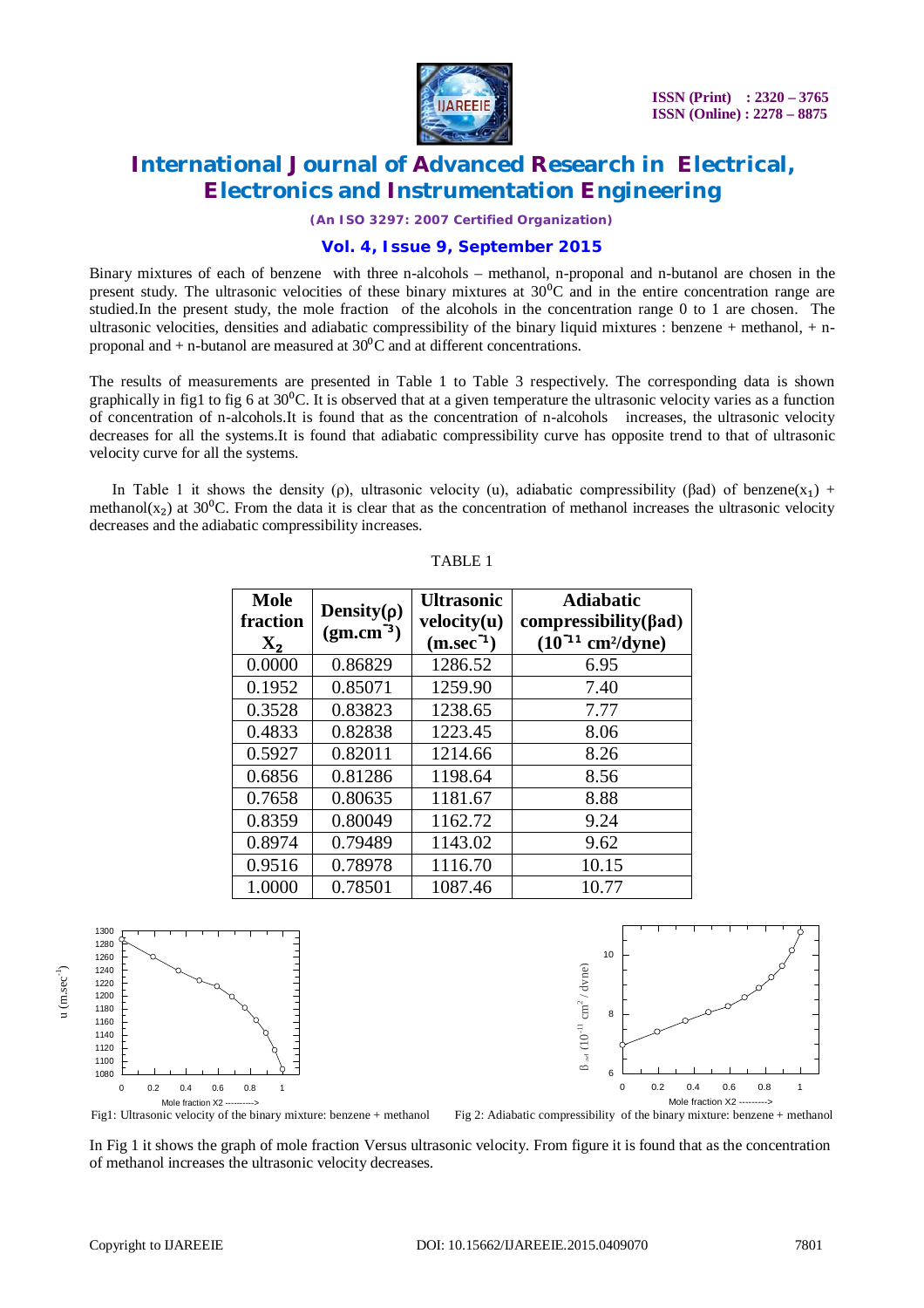

*(An ISO 3297: 2007 Certified Organization)*

### **Vol. 4, Issue 9, September 2015**

In Fig 2 it shows the graph of mole fraction Versus adiabatic compressibility. From figure it is found that as the concentration of methanol increases the adiabatic compressibility increases.

#### **TABLE 2**

In Table 2 it shows the density (ρ), ultrasonic velocity (u), adiabatic compressibility (βad) of benzene(x<sub>1</sub>) + propanol( $x<sub>2</sub>$ ) at 30<sup>o</sup>C. From the data it is clear that as the concentration of propanol increases the ultrasonic velocity decreases and the adiabatic compressibility increases.

| TABLE 2  |                   |                   |                              |  |  |
|----------|-------------------|-------------------|------------------------------|--|--|
| Mole     | Density( $\rho$ ) | <b>Ultrasonic</b> | <b>Adiabatic</b>             |  |  |
| fraction | $(gm.cm^{-3})$    | velocity(u)       | compressibility( $\beta$ ad) |  |  |
| 0.0000   | 0.86829           | 1286.52           | 6.95                         |  |  |
| 0.1176   | 0.86611           | 1265.42           | 7.25                         |  |  |
| 0.2312   | 0.85754           | 1251.35           | 7.50                         |  |  |
| 0.3402   | 0.84641           | 1238.54           | 7.74                         |  |  |
| 0.4449   | 0.83530           | 1226.50           | 7.97                         |  |  |
| 0.5458   | 0.82556           | 1218.14           | 8.16                         |  |  |
| 0.6433   | 0.81770           | 1210.31           | 8.34                         |  |  |
| 0.7372   | 0.81159           | 1205.28           | 8.48                         |  |  |
| 0.8279   | 0.80668           | 1200.22           | 8.60                         |  |  |
| 0.9155   | 0.80215           | 1196.66           | 8.70                         |  |  |
| 1.0000   | 0.79771           | 1192.19           | 8.81                         |  |  |







proponal In Fig 3 it shows the graph of mole fraction Versus ultrasonic velocity. From figure it is found that as the concentration of n- propanol increases the ultrasonic velocity decreases. In Fig 4 it shows the graph of mole fraction Versus adiabatic compressibility. From figure it is found that as the concentration of n- propanol increases the adiabatic compressibility increases. In Table 3 it shows the density (ρ), ultrasonic velocity (u), adiabatic compressibility (βad) of benzene(x<sub>1</sub>) + butanol( $x_2$ ) at 30<sup>o</sup>C. From the data it is clear that as the concentration of butanol increases the ultrasonic velocity decreases and the adiabatic compressibility increases.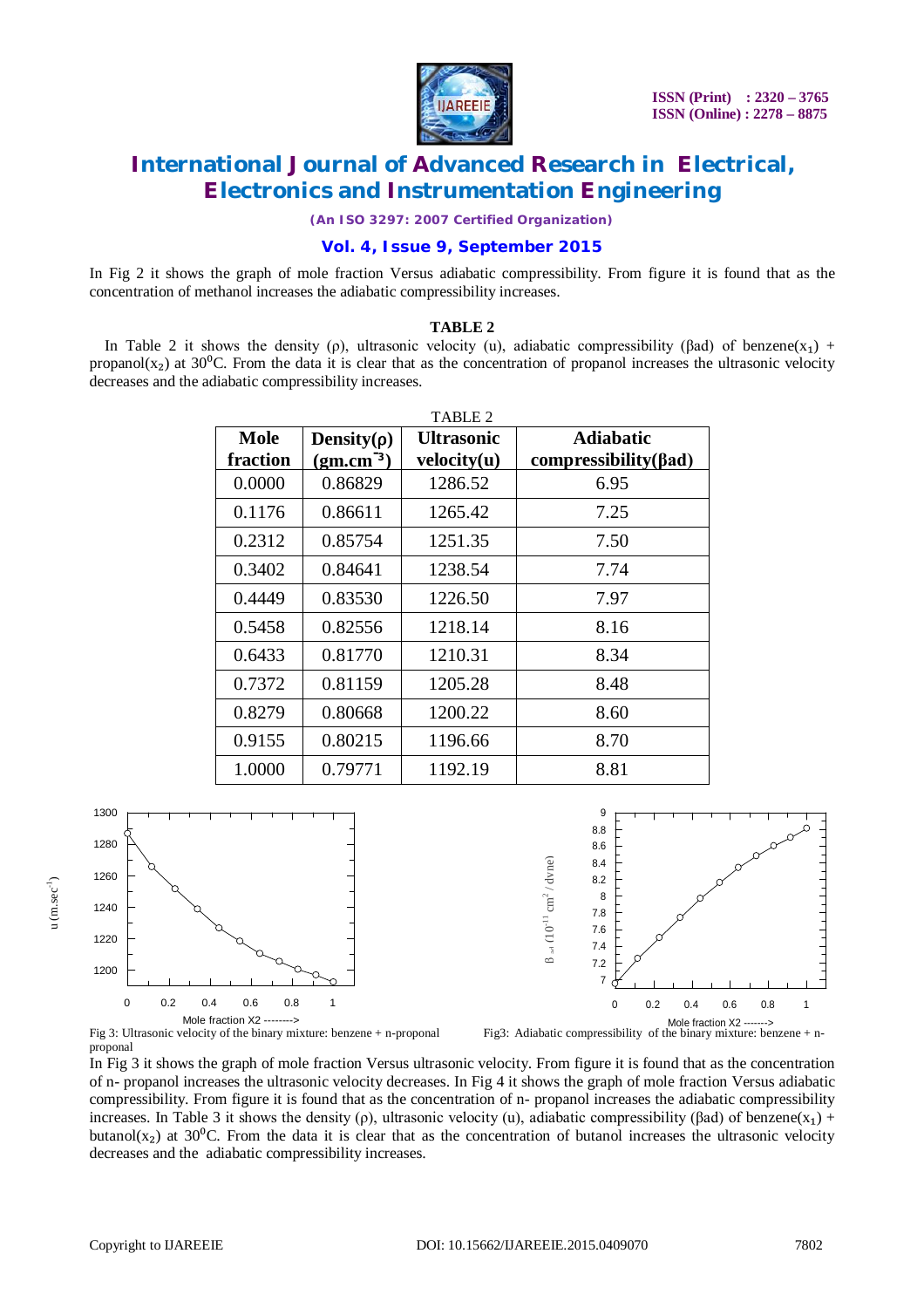

*(An ISO 3297: 2007 Certified Organization)*

### **Vol. 4, Issue 9, September 2015**

**TABLE 3**

| Mole     | Density( $\rho$ ) | <b>Ultrasonic</b> | <b>Adiabatic</b>             |
|----------|-------------------|-------------------|------------------------------|
| fraction | $(gm.cm^{-3})$    | velocity(u)       | compressibility( $\beta$ ad) |
| 0.0000   | 0.86829           | 1286.52           | 6.95                         |
| 0.0981   | 0.85712           | 1274.36           | 7.18                         |
| 0.1964   | 0.84882           | 1265.18           | 7.36                         |
| 0.2956   | 0.84180           | 1257.36           | 7.51                         |
| 0.3949   | 0.83577           | 1250.31           | 7.65                         |
| 0.4945   | 0.83040           | 1244.33           | 7.77                         |
| 0.5949   | 0.82537           | 1238.84           | 7.89                         |
| 0.6955   | 0.82036           | 1235.52           | 7.98                         |
| 0.7966   | 0.81503           | 1232.44           | 8.07                         |
| 0.8982   | 0.80903           | 1229.16           | 8.18                         |
| 1.0000   | 0.80221           | 1225.51           | 8.30                         |



Fig 5: Ultrasonic velocity of the binary mixture: benzene + n-butanol Fig 6: Adiabatic compressibility of the binary mixture: benzene + n-butanol

In Fig 3 it shows the graph of mole fraction Versus ultrasonic velocity. From figure it is found that as the concentration of n-butanol increases the ultrasonic velocity decreases.

In Fig 4 it shows the graph of mole fraction Versus adiabatic compressibility. From figure it is found that as the concentration of n-butanol increases the adiabatic compressibility increases.

#### **V.CONCLUSION**

The stability, accuracy and sensitivity of the system can be seen from the tables, It is observed that the experimental values of ultrasonic velocity at 2 MHz are found to be in good agreement with literature values. It is observed that at a given temperature the ultrasonic velocity varies as a function of concentration. It is found that as the concentration of n-alcohols increases the ultrasonic velocity decreases. It is found that adiabatic compressibility curve has opposite trend to that of ultrasonic velocity curve for all the systems**.**Thus the proposed design shows good performance.